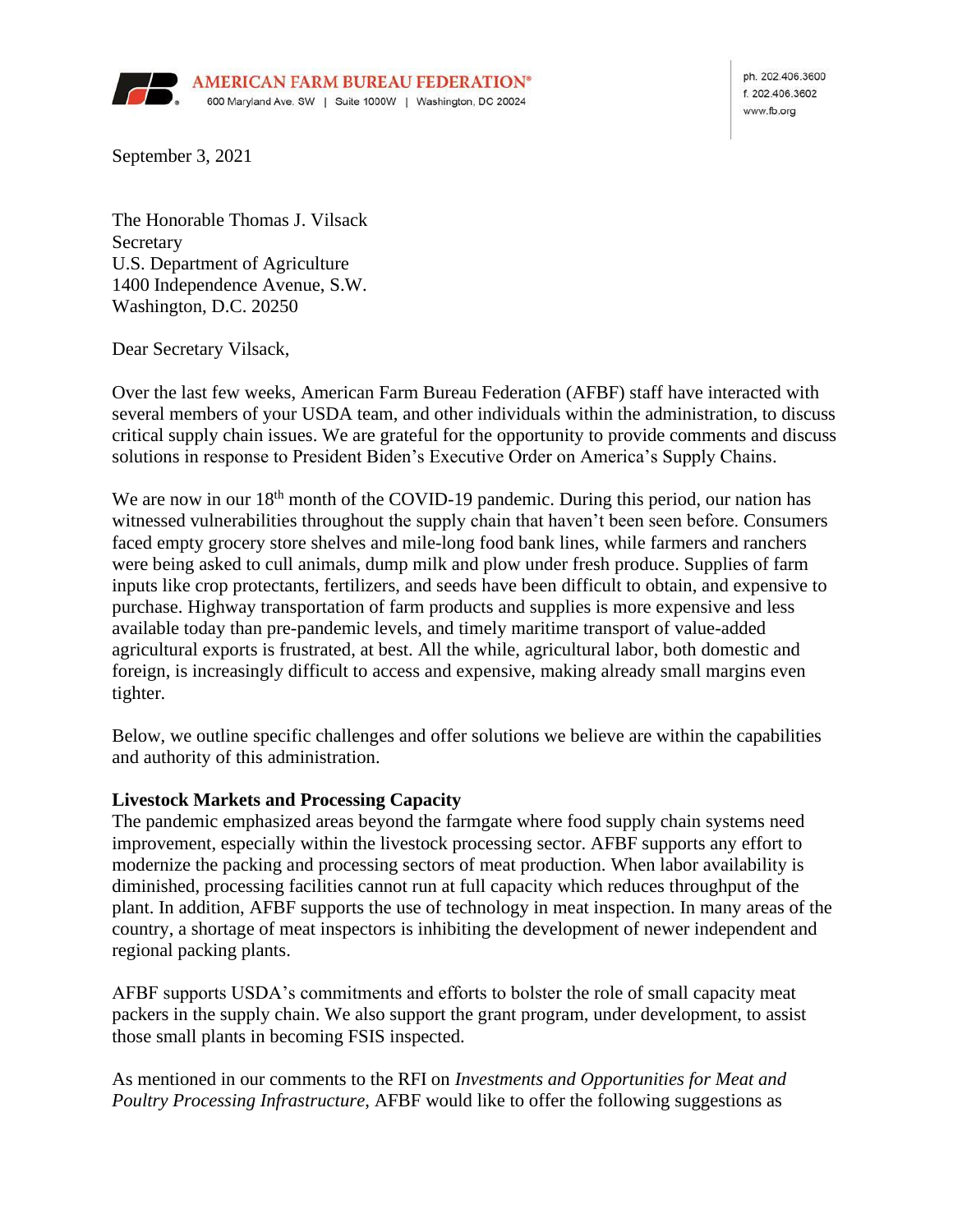spending priorities for the \$500 million from USDA's Build Back Better Initiative to expand processing capacity and increase competition in meat and poultry processing. AFBF supports efforts to bolster processing capacity and appreciates the consideration of stakeholder input. We look forward to participating in future stakeholder meetings and public engagement on the issue.

The following considerations are based on farmer and rancher feedback from state Farm Bureaus:

- Grants to processors for modernizing or expanding an existing facility, including expansion and modifications to existing buildings and/or construction of new buildings at existing facilities;
- Grants to processors for modernizing processing and manufacturing equipment;
- Grants for down payments to build new packing facilities. While many interested parties can obtain financing for a packing facility, some rural businesses could use the assistance in acquiring a down payment for new construction; and
- Grants or cost share made available for state governments to assist in developing and implementing state inspection programs.

We encourage these funds to be available for all packers and processors, whether they run a federally-inspected, state-inspected or custom-processing facility. We look forward to working with the administration in the allocation of these funds.

We do want to recognize the Administration for its thoughtful and thorough rule regarding contract growers, allowing for the long-anticipated relief provided in the Consolidated Appropriations Act of 2020. We appreciate USDA recognizing the incredible losses farmers endured during the height of the pandemic and crafting a rule that helps contract growers who were previously not eligible for this much needed assistance.

### **Farm Inputs**

Given that fertilizer costs are such a significant portion of production costs, farmers keep a close eye on anything that might cause fertilizer costs to increase, like the recent U.S. International Trade Commission anti-dumping and countervailing duty investigations on urea ammonium nitrate solutions from Russia and Trinidad and Tobago. Over the last several years fertilizer prices have risen considerably for all major field crops in the U.S. USDA's Economic Research Service is already projecting that fertilizer prices will rise 5% in 2022 over 2021, and that's before the potential tariffs on UAN are factored in. If realized, this would mean that between 2018 and 2022, fertilizer prices will have increased by double digits for every major field crop in the U.S. Over this period, fertilizer prices will have increased by 16.5% for cotton, 16.6% for barley, 16.7% for oats, 17.1% for wheat, 17.6% for peanuts, 18.1% for rice, 18.6% for sorghum and corn, and 18.9% for soybeans. Rising input costs make it difficult for farmers to remain competitive in global markets.

Farm Bureau recommends that USDA work with the Department of Commerce and the International Trade Commission to ensure the impacts and increased costs to farmers and ranchers from tariff rulings on necessary agricultural inputs are fully considered in the investigation and decision-making process.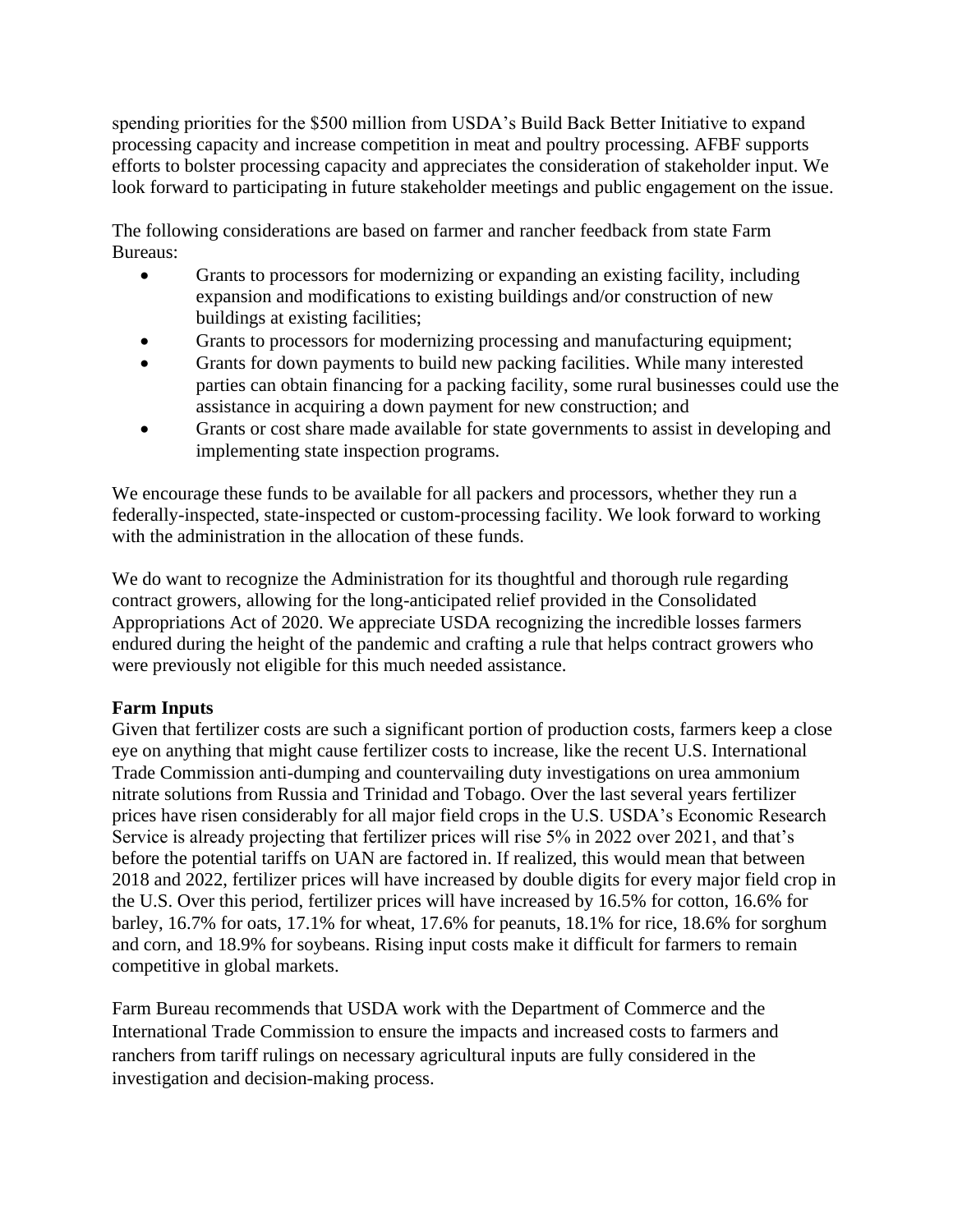In addition to fertilizer, pesticides are another valued tool to improve crop quality and ensure adequate yields. Farmers need regulatory certainty and predictability in the pesticide supply chain. Recently EPA has taken steps that endanger the future availability of critically needed crop protection tools.

A recent decision by the EPA to revoke tolerances for chlorpyrifos due to a Ninth Circuit Court decision has caused great concern and confusion among farmers. The process in which this decision was made supersedes the judgment of EPA's career scientists, setting a dangerous precedent for the future registration of other agrichemicals. The manner in which this revocation has been announced and implemented has confused farmers as chlorpyrifos products are still on the market; therefore, chlorpyrifos residues will still be detectable in the food supply chain well after the revocation goes into effect in less than six months. Furthermore, this decision by the EPA leaves producers of some crops without viable alternatives to combat insect threats, leading to yield loss and proliferating insect pesticide resistance issues.

Farm Bureau urges USDA to work closely with EPA as the agency makes decisions regarding the future availability of crop protection. By having USDA's input, EPA can better understand the impacts on agriculture, including the importance of certain chemistries to specific crops and if reasonable alternatives are available to producers.

USDA and the EPA should also work together to identify information gaps, such as those surrounding the chlorpyrifos tolerance revocation, to ensure farmers clearly understand how to comply with EPA actions on chemistries.

Data used in EPA's decision-making processes can also impact the future availability of crop protection tools. Recent draft biological evaluations for pesticides important to farmers have failed to incorporate realistic pesticide usage data. By not using the best available science and data, EPA's draft biological evaluations for pesticides overestimate the potential impact on species and critical habitats. This improper analysis could lead to further limitations on pesticide use or removal from the marketplace due to alleged species concerns based on inaccurate data.

Farm Bureau urges USDA to work with EPA to ensure the agency incorporates actual use data in its registration review process, including biological evaluations.

### **Transportation**

As Congress considers bipartisan infrastructure legislation, we continue to encourage the Administration to provide needed flexibilities for agricultural haulers and the overall trucking industry. With the challenges facing supply chains and a shortage of drivers, we continue to see bottlenecks, supply constraints and increased costs when moving goods across the country. As we saw in the early days of the pandemic, much of the agriculture supply chain relies on just-intime delivery. This is also extremely important when considering the need for animal feed, farm supplies arrive at the appropriate time during planting season as well as completing harvest before crops spoil or the season ends. It is also critical that we can safely transport our live animals and insects to their destinations without delay.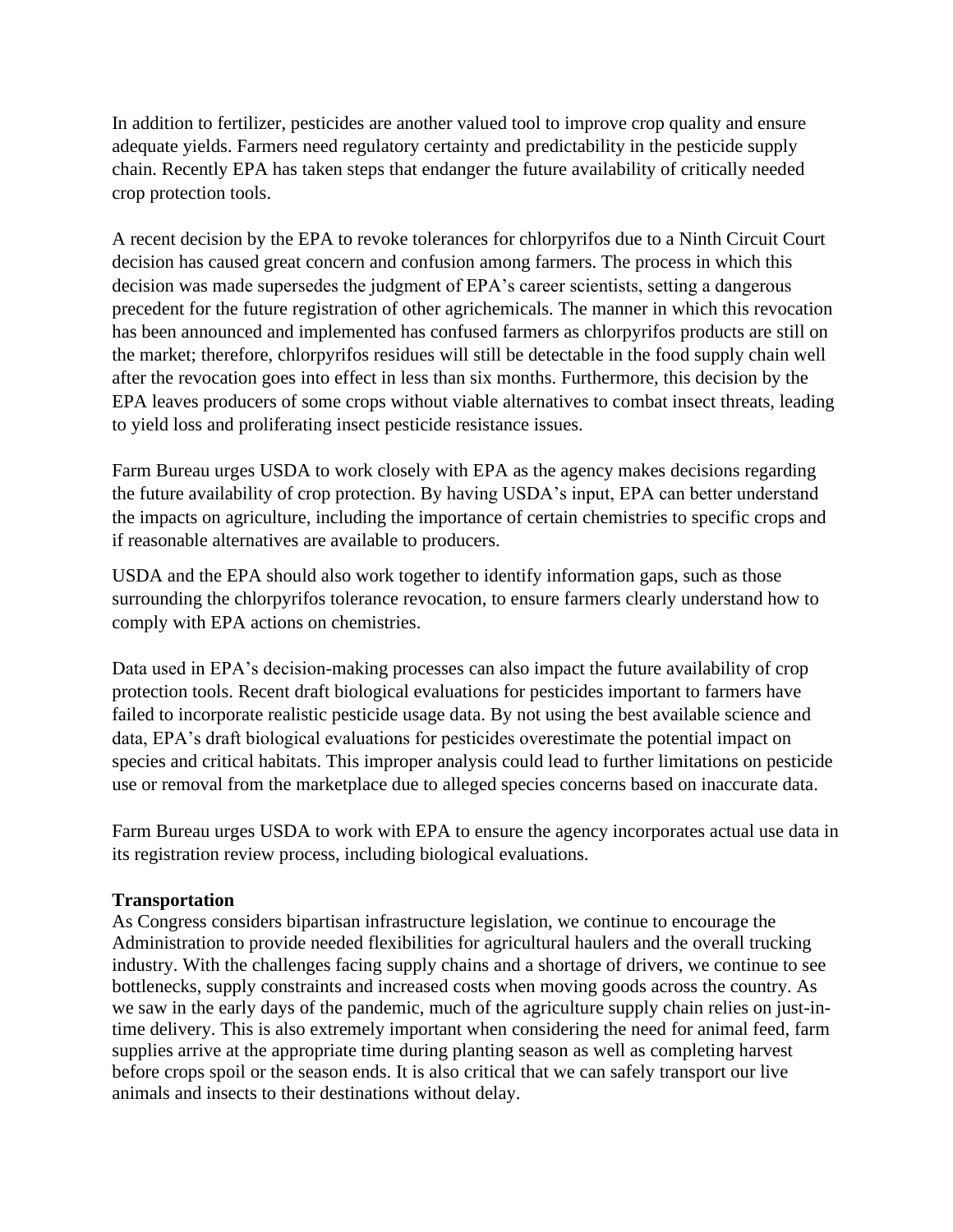Farm Bureau recommends that USDA and USDOT continue to coordinate to ensure agricultural haulers and the rest of the trucking industry have the flexibilities needed to provide timely delivery of essential products. Flexibilities such as relief from Hours-of-Service requirements have been critical over the last 18 months. Our industry has proven that we can maintain a high level of safety while also efficiently delivering wholesome and affordable food to the American consumer.

## **Rail**

On July 9, President Biden signed an Executive Order encouraging the Surface Transportation Board (STB) to adopt certain initiatives to promote freight-rail competition. Farm Bureau shares the President's desire for a more competitive rail industry and urges the STB to adopt the initiatives that the Executive Order identifies to enhance rail competition and prevent railroads from abusing their market dominance. We believe that enhanced competition is an important vehicle through which the STB can address pervasive challenges faced by rail shippers, including poor rail service, and unreasonable rail rates and practices.

Farm Bureau recommends that the STB complete a rulemaking proceeding to make reciprocal switching (also called "competitive switching") more accessible and adopt similar competitive access rules.

# **Ports**

The lingering effects of the COVID-19 pandemic's shock to global trade have resulted in a backlog of container ships waiting to unload outside the West Coast's most critical shipping ports. Ongoing congestion and related logistical obstacles threaten U.S. farmers' and ranchers' ability to meet much-welcome increases in foreign demand for our products.

Elevated imports and exports have caused considerable congestion both on water and land as the ports fill with the extra containers. In an effort to avoid congestion and to get containers back to Asia as quickly as possible so that they can be refilled with more import goods, there has been an increase in the shipment of empty containers out of the West Coast ports. Some consider it more efficient to ship empty containers, rather than waiting for export goods to be loaded, which has led to a significant decline in the number of containers available to agricultural exporters.

Across California's three major ports, the shipment of empty containers jumped 56% from an average of 1.16 million TEUs (20-foot equivalent units) in the first quarters of 2018-2020 to 1.81 million TEUs in the first quarter of 2021. Compared to the first quarter of 2020 alone, the first quarter of 2021 represents an 80% jump in empty export container units. At the Port of Los Angeles, in 2021, through July, nearly 75% of all exported containers were empty. Accessibility to export containers has been further limited by record shipping costs and harmful surcharges. With these factors combined, the ability for farmers and ranchers to fulfill oversees contracts has been significantly impacted, with some estimations nearing \$1.5 billion in lost agricultural exports.

Farm Bureau recommends that USDA work with the Federal Maritime Commission to continue investigations into the challenges at our ports and take any corrective measures they are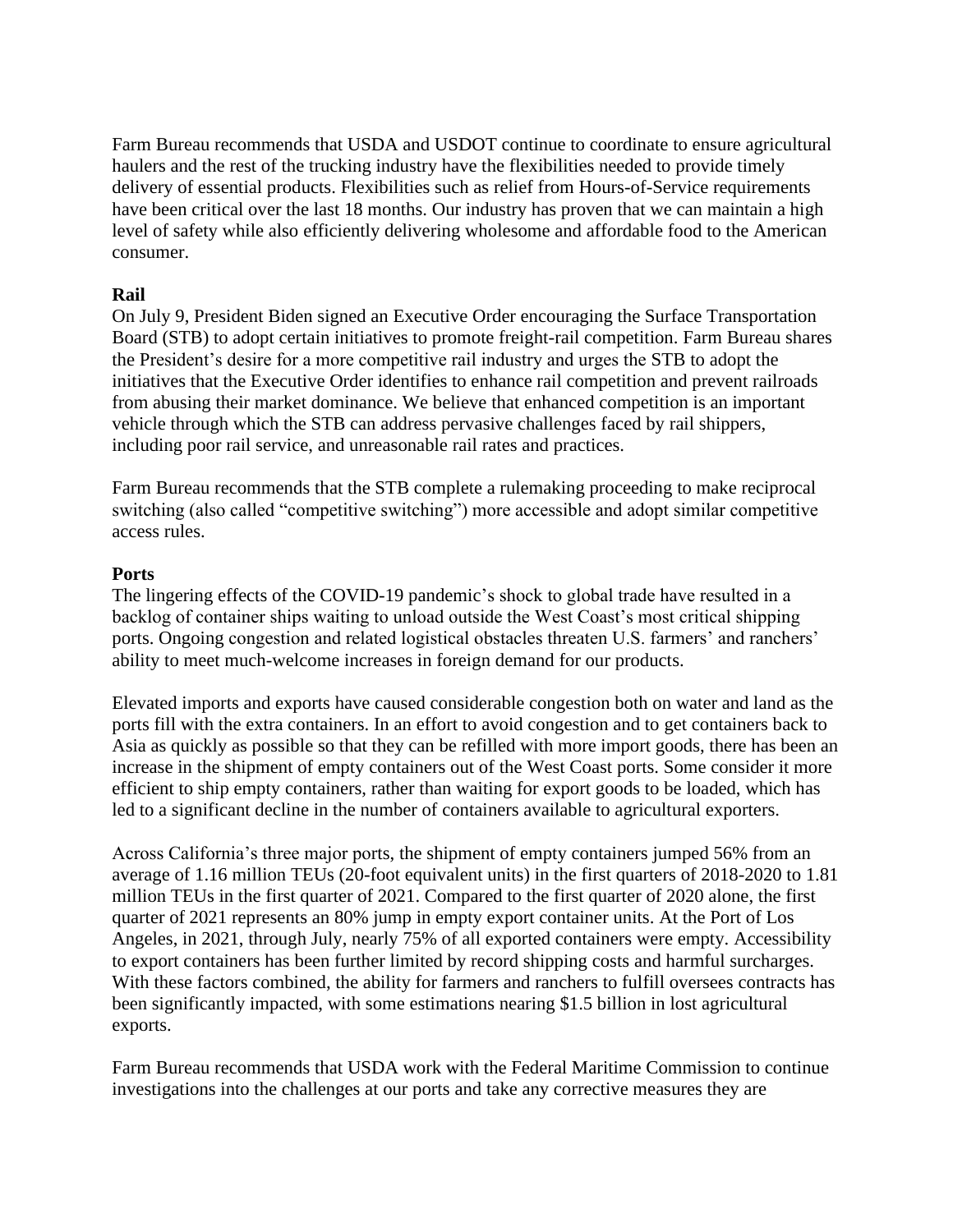empowered to make. We also urge the administration to support the recently introduced Ocean Shipping Reform Act of 2021 (H.R. 4996) which would update the Shipping Act to better reflect current federal policy governing ocean shipping.

### **Agricultural Labor**

There must also be ample access to a workforce to plant and harvest crops and tend to animals. Agriculture's workforce shortage is a weak point in the food supply chain and these shortages have ripple effects. Guestworkers have long played integral roles in our nation's food production, and if disruptions prevent their work on farms, agricultural production would significantly decrease.

Additionally, the H-2A guestworker visa program, which brings workers to the United States to work on farms, is costly to use and not available to those engaged in year-round agricultural production. While much of the jurisdiction is outside of USDA's scope, AFBF urges USDA to work across the federal government to streamline the application process, ensure timely arrivals of guestworkers, and take steps to eliminate barriers to the program.

While much of the jurisdiction is outside of USDA's scope, AFBF urges USDA to work across the federal government to streamline the application process and ensure timely arrivals of guestworkers. USDA should also address cost barriers, including the adverse effect wage rate, application fees, housing, and travel expenses. AFBF urges USDA to continue engagement with Congress to meaningfully address workforce concerns, including program costs, year-round access to the H-2A program, and stabilization of farmworkers with improper documentation

During the pandemic, as farms continued to operate while also prioritizing the health and safety of their employees, the shortages of personal protective equipment, disinfectants, and other COVID-19 mitigation tools created challenges. AFBF is pleased to see that USDA will be implementing a grant program to help offset the costs of COVID-19 mitigation and looks forward to swift program implementation.

In planning for the next crisis, USDA should ensure that the food supply chain continues to be deemed essential and receives priority access to necessary supplies in future response plans. Furthermore, USDA should consider efforts to create national stockpiles of supplies, such as respirators and face masks which are required for application of certain pesticides on farms.

### **Trade**

The Phase One Agreement, signed by the United States and China in January 2020, committed China to large purchases of U.S. agricultural products in 2020 and 2021. Phase One laid out that over the course of 2020 and 2021, total exports of U.S. agricultural products to China would increase by \$73.8 billion, which is equivalent to \$80 billion in Chinese imports, after shipping and freight are added. The agreement split the total purchases into individual annual commitments: 45% of the total, or \$33.4 billion, was to be purchased in 2020 and 55% of the total, or \$40.4 billion, was to be purchased in 2021. China missed the 2020 target by \$6.15 billion and is 12% behind through the first six months of 2021, but purchases are coming on strong.